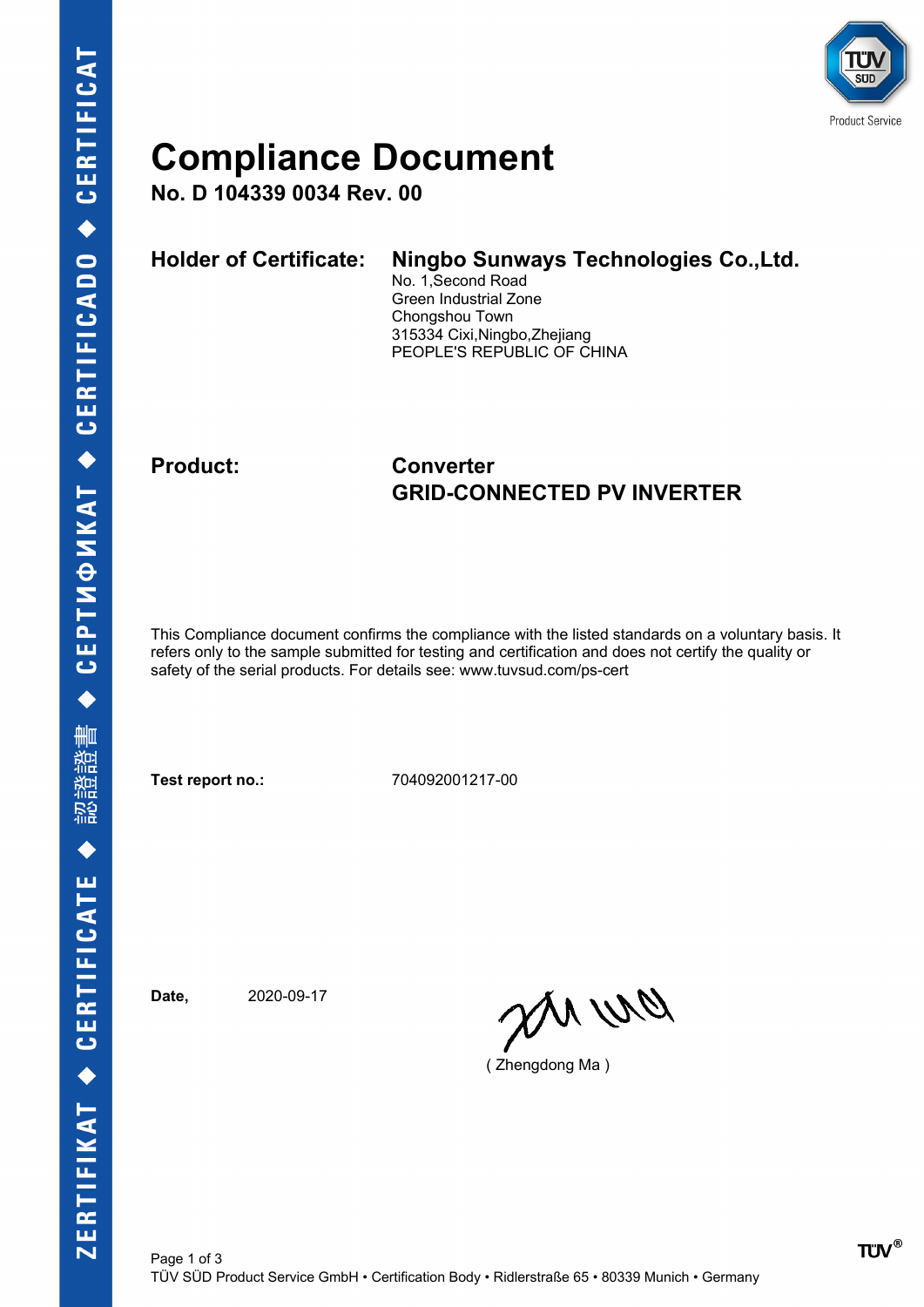

## **Compliance Document**

**No. D 104339 0034 Rev. 00**

**Model(s): STS-1KTL-S, STS-1.5KTL-S, STS-2KTL-S, STS-2.5KTL-S, STS-3KTL-S.**

#### **Parameters:**

| Model Name                         | STS-1KTL-S                       | STS-1.5KTL-S | STS-2KTL-S   |  |  |
|------------------------------------|----------------------------------|--------------|--------------|--|--|
| PV Input Parameters:               |                                  |              |              |  |  |
| Max. Input Voltage                 | 500 Vd.c.                        | 500 Vd.c.    | 500 Vd.c.    |  |  |
| <b>MPPT Voltage Range</b>          | 80-450 Vd.c.                     | 80-450 Vd.c. | 80-450 Vd.c. |  |  |
| Max. Input Current                 | 12,5 Ad.c.                       | 12,5 Ad.c.   | 12,5 Ad.c.   |  |  |
| Isc PV                             | 15 Ad.c.                         | 15 Ad.c.     | 15 Ad.c.     |  |  |
| AC Output Parameters:              |                                  |              |              |  |  |
| <b>Output Rated Voltage</b>        | 230 Va.c.                        | 230 Va.c.    | 230 Va.c.    |  |  |
| <b>Output Rated Frequency</b>      | 50 Hz                            | 50 Hz        | 50 Hz        |  |  |
| <b>Output Rated Power</b>          | 1000W                            | 1500 W       | 2000 W       |  |  |
| Output Max. Apparent Power         | 1100 VA                          | 1650 VA      | 2200 VA      |  |  |
| <b>Output Rated Current</b>        | 4,4 Aa.c.                        | 6,5 Aa.c.    | 8,7 Aa.c.    |  |  |
| Output Max. Current                | 4,8 Aa.c.                        | 7,2 Aa.c.    | 9,6 Aa.c.    |  |  |
| Power Factor                       | 0,8 leading0,8 lagging           |              |              |  |  |
| Others:                            |                                  |              |              |  |  |
| <b>Protection Class</b>            |                                  |              |              |  |  |
| Ingress Protection                 | <b>IP65</b>                      |              |              |  |  |
| Overvoltage Category               | II(PV), III(MAINS)               |              |              |  |  |
| <b>Operating Temperature Range</b> | $-30^{\circ}$ C $ +60^{\circ}$ C |              |              |  |  |
| <b>Operating Altitude</b>          | 3000m                            |              |              |  |  |
| <b>Inverter Topology</b>           | Non-isolated                     |              |              |  |  |